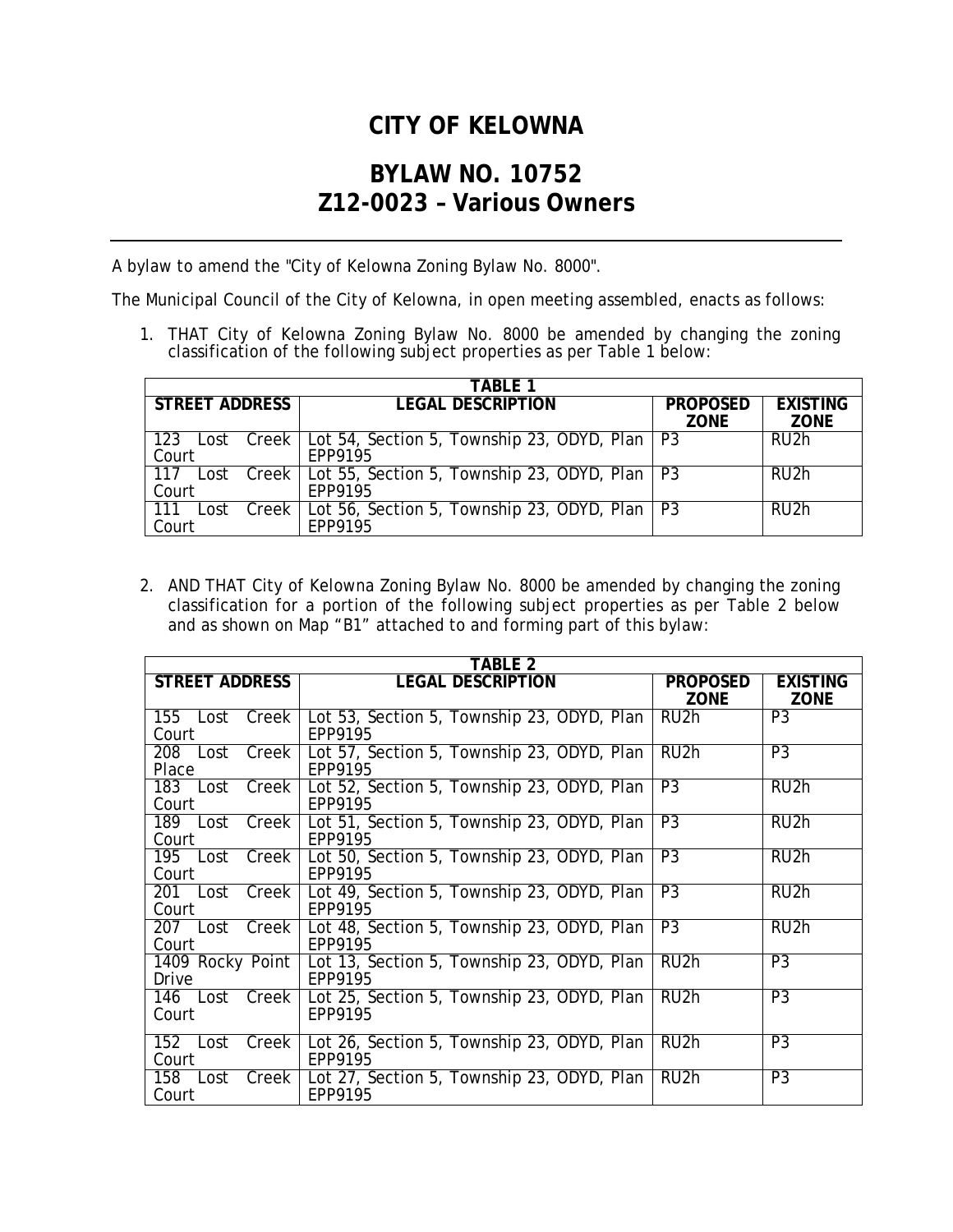| 194<br>Creek<br>Lost<br>Court | Lot 31, Section 5, Township 23, ODYD, Plan<br>EPP9195 | RU <sub>2</sub> h                           | P <sub>3</sub>    |
|-------------------------------|-------------------------------------------------------|---------------------------------------------|-------------------|
| Creek<br>200<br>Lost<br>Court | Lot 32, Section 5, Township 23, ODYD, Plan<br>EPP9195 | RU <sub>2</sub> h                           | P <sub>3</sub>    |
| 206<br>Lost<br>Creek<br>Court | Lot 33, Section 5, Township 23, ODYD, Plan<br>EPP9195 | RU <sub>2</sub> h                           | P <sub>3</sub>    |
| 212<br>Creek<br>Lost<br>Court | Lot 34, Section 5, Township 23, ODYD, Plan<br>FPP9195 | RU <sub>2</sub> h                           | P <sub>3</sub>    |
| 249 Lost<br>Creek<br>Court    | Lot 41, Section 5, Township 23, ODYD, Plan<br>EPP9195 | RU <sub>2</sub> h                           | P <sub>3</sub>    |
| 246<br>Creek<br>Lost<br>Lane  | Lot 63, Section 5, Township 23, ODYD, Plan<br>EPP9195 | RU <sub>1</sub> h                           | RU <sub>2</sub> h |
| 240<br>Lost<br>Creek<br>Lane  | Lot 64, Section 5, Township 23, ODYD, Plan<br>EPP9195 | RU <sub>1</sub> h                           | RU <sub>2</sub> h |
| 234<br>Creek<br>Lost<br>Lane  | Lot 65, Section 5, Township 23, ODYD, Plan<br>EPP9195 | RU <sub>1</sub> h                           | RU <sub>2</sub> h |
| 228<br>Creek<br>Lost<br>Lane  | Lot 66, Section 5, Township 23, ODYD, Plan<br>EPP9195 | RU <sub>1</sub> h                           | RU <sub>2</sub> h |
| 222<br>Creek<br>Lost<br>Lane  | Lot 67, Section 5, Township 23, ODYD, Plan<br>FPP9195 | RU <sub>1</sub> h                           | RU <sub>2</sub> h |
| Creek<br>216<br>Lost<br>Lane  | Lot 68, Section 5, Township 23, ODYD, Plan<br>EPP9195 | RU <sub>1</sub> h                           | RU <sub>2</sub> h |
| 210<br>Creek<br>Lost<br>Lane  | Lot 69, Section 5, Township 23, ODYD, Plan<br>FPP9195 | RU <sub>1</sub> h                           | RU <sub>2</sub> h |
| 191<br>Creek<br>Lost<br>Place | Lot 72, Section 5, Township 23, ODYD, Plan<br>EPP9195 | RU <sub>1</sub> h                           | RU <sub>2</sub> h |
| 179<br>Lost Creek<br>Place    | Lot 73, Section 5, Township 23, ODYD, Plan<br>EPP9195 | RU <sub>1</sub> h                           | RU <sub>2</sub> h |
| 1285 Rio Drive                | Lot 74, Section 5, Township 23, ODYD, Plan<br>EPP9195 | RU <sub>1</sub> h<br>&<br>RU <sub>2</sub> h | P <sub>3</sub>    |

3. AND THAT City of Kelowna Zoning Bylaw No. 8000 be amended by changing the zoning classification for a portion of the following subject properties as per Table 3 below and as shown on Map "B2" attached to and forming part of this bylaw;

| TABLE 3                      |                                                                                                                                                                                            |                         |                                |  |
|------------------------------|--------------------------------------------------------------------------------------------------------------------------------------------------------------------------------------------|-------------------------|--------------------------------|--|
| <b>STREET ADDRESS</b>        | <b>LEGAL DESCRIPTION</b>                                                                                                                                                                   | <b>PROPOSED</b><br>ZONE | <b>EXISTING</b><br><b>ZONE</b> |  |
| North                        | 185 Clifton Road   The North West ¼ of Section 5, Township  <br>23, ODYD, Except Plans 20895<br>and<br>KAP88266                                                                            | <b>RU1h &amp; P3</b>    | <b>RU1h &amp; P3</b>           |  |
| (E OF) Upper<br>Canyon Drive | The South West ¼ of Section 5, Township<br>23, ODYD, Except Plans KAP83526,<br>KAP88266 and EPP9195                                                                                        | $RU1h$ & P3             | <b>RU1h &amp; P3</b>           |  |
| $(W$ OF)<br>Road             | Union   The North East ¼ of Section 5, Township<br>23, ODYD, Except Plans 896, B645 and<br>KAP69724                                                                                        | <b>RU1h &amp; P3</b>    | <b>RU1h &amp; P3</b>           |  |
| 2025 Begbie Road             | Lot A, Sections $4,5,8$ and $9$ , Township $23$ , RU1h & P3<br>ODYD, Plan KAP69724 Except Plans<br>KAP71944, KAP73768, KAP75949,<br>KAP78547, KAP80107, KAP81912, KAP85278<br>and KAP86750 |                         | <b>RU1h &amp; P3</b>           |  |
| 225 Clifton Road             | Lot D, Section 8, Township 23, ODYD, Plan<br>KAP75116                                                                                                                                      | RM3                     | RU1h                           |  |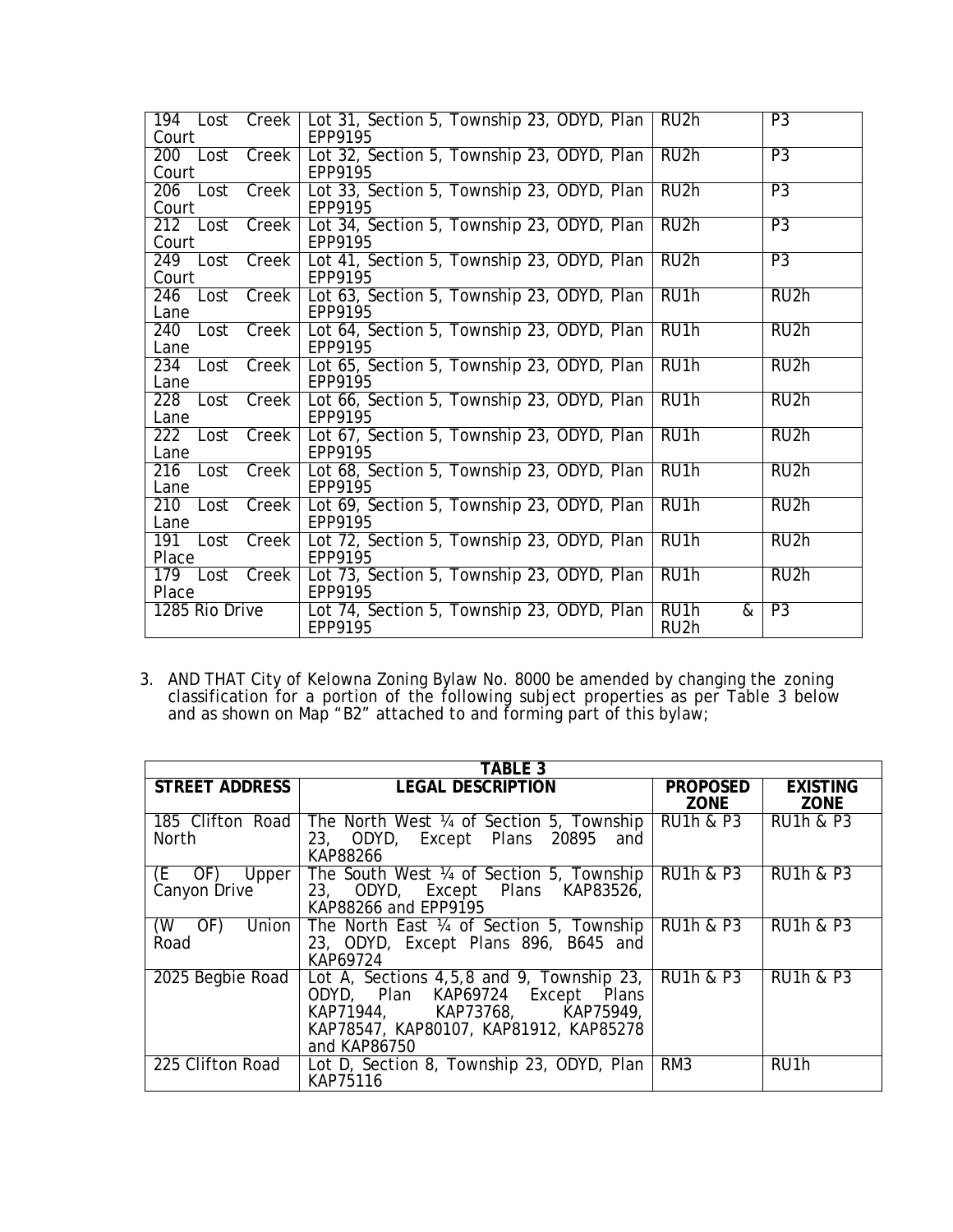4. This bylaw shall come into full force and effect and is binding on all persons as and from the date of adoption.

Read a first time by the Municipal Council this 20<sup>th</sup> day of August, 2012.

Considered at a Public Hearing on the

Read a second and third time by the Municipal Council this

Adopted by the Municipal Council of the City of Kelowna this

**Mayor** 

City Clerk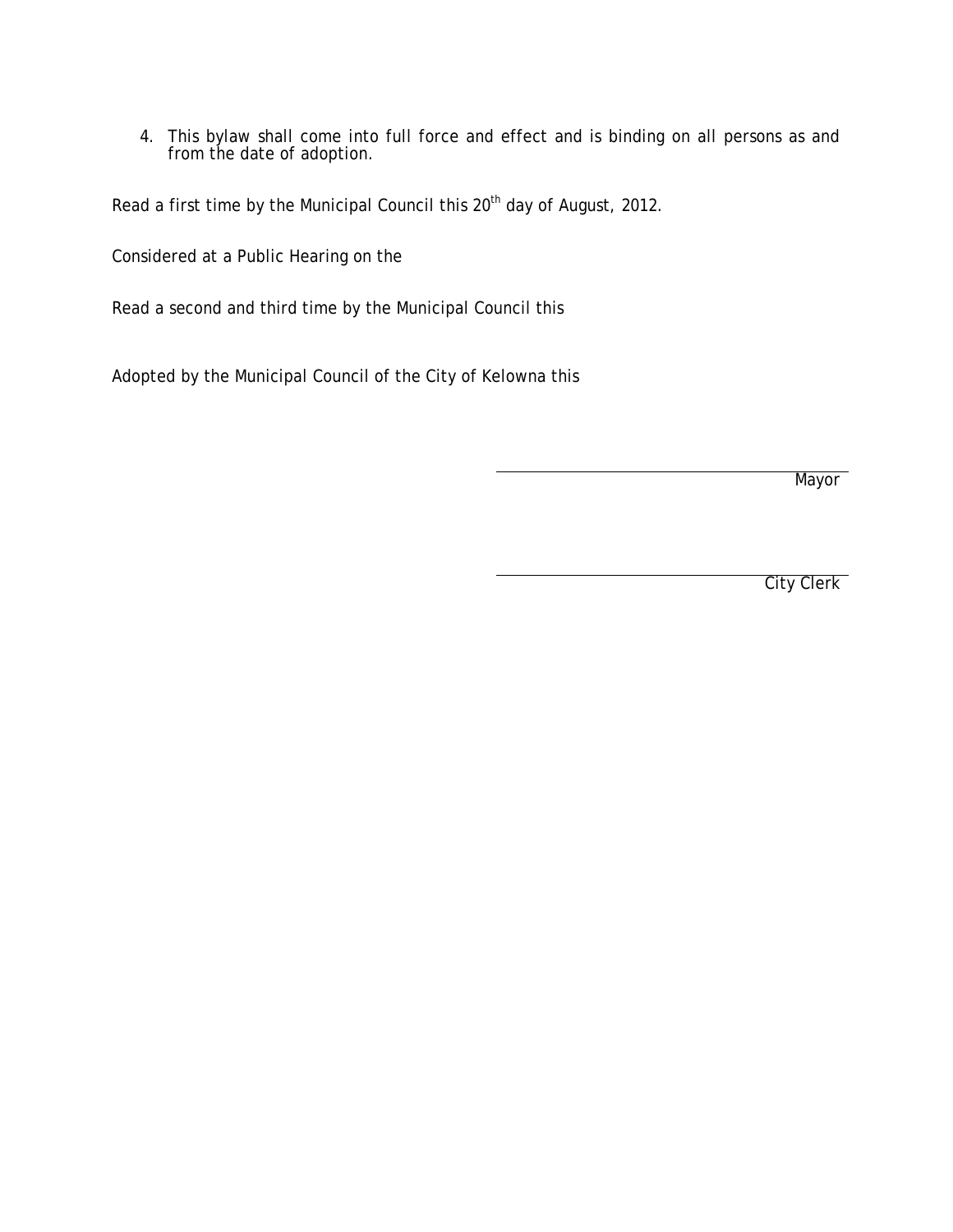Bylaw No. 10752 – Page 4